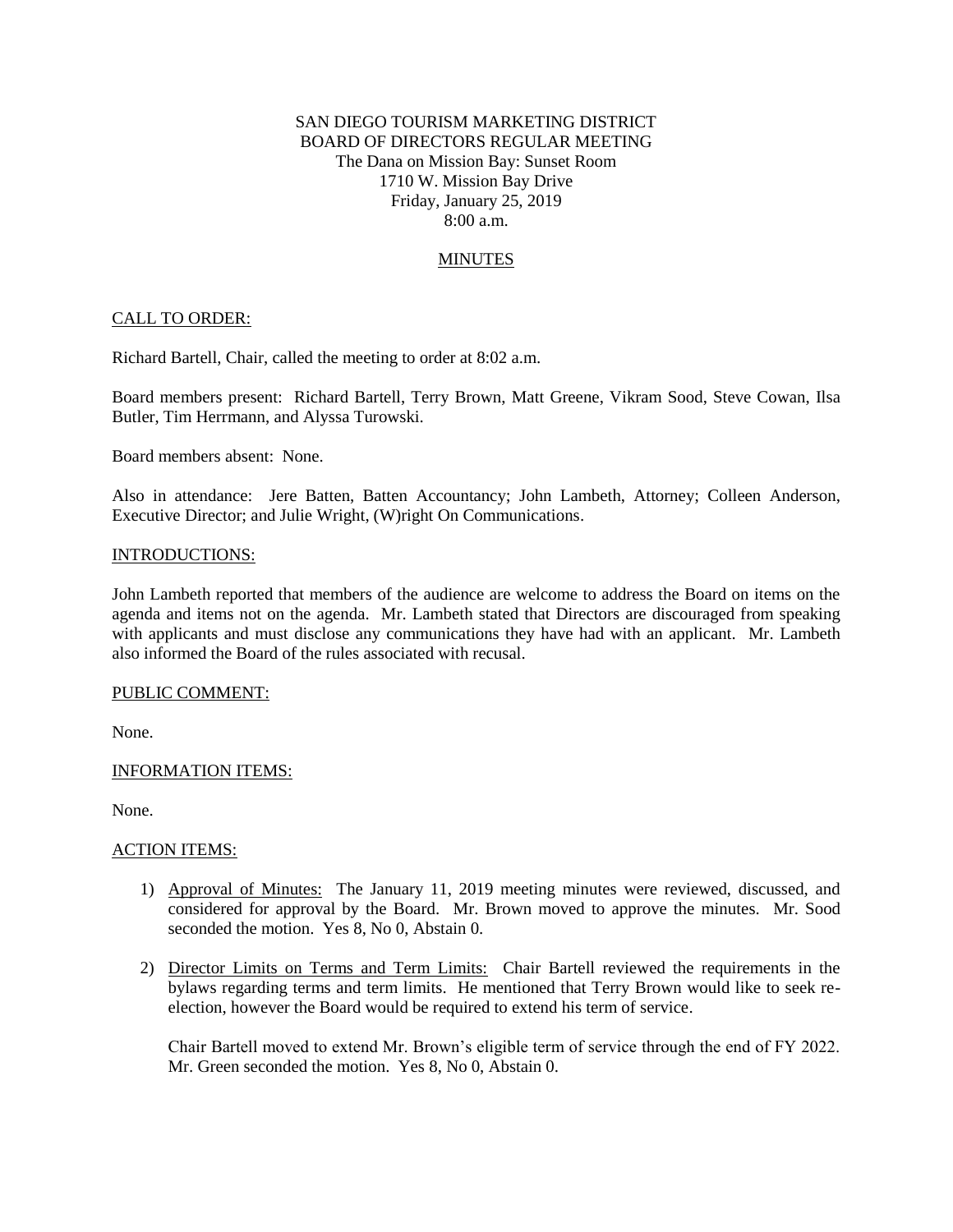3) Initiate the FY 2020 SDTMD Board Election Process: Chair Bartell reviewed the election process. Ms. Anderson reviewed the election steps and timeline. Mr. Lambeth discussed the specific actions for consideration by the Board today.

Chair Bartell moved to create the 2019 ad hoc nominating committee and appoint Ms. Butler and Mr. Sood to the 2019 ad hoc nominating committee. Mr. Greene seconded the motion. Yes 8, No 0, Abstain 0.

Ms. Butler moved to approve the election criteria and procedures, approve the call for selfnominations, set February 22, 2019 at 5 p.m. as the closing date and time for self-nominations, and identify the three (3) seats held by Mr. Brown, Mr. Cowan, and Mr. Herrmann as up for election. Chair Bartell seconded the motion. Yes 8, No 0, Abstain 0.

4) Delegation of Funds Advance Request: Mr. Lambeth gave background on this item. He stated that this would delegate authority to the Board Chair to request funds advances from the City.

Mr. Brown moved to approve the delegation of authority to request funds advances to the Board Chair. Mr. Cowan seconded the motion. Yes 8, No 0, Abstain 0.

5) SDTA Supplemental Budget Revision Request: Rick Meza, SDTA CFO, gave background on the \$5m supplemental funding. He explained the previous categories A  $\&$  B and detailed the budget revision request.

Mr. Brown moved to approve the requested revision. Mr. Herrmann seconded the motion. Yes 8, No 0, Abstain 0.

6) FY 2020 Annual Application Presentation: California State Games (Summer and Winter): Sandi Hill gave background on the California State Games. She stated that the event was spread out throughout various portions of the City and included at least 25 TMD hotels. Chair Bartell asked about requirements to stay in TMD hotels. Ms. Hill said that participants are required to stay in TMD hotels. Mr. Greene asked about room night production in previous years. Ms. Hill talked about adding new markets – Arizona and Nevada. Chair Bartell asked about locations for Winter events. He talked about these events distributing room nights throughout the City. Ms. Butler asked about the 2019 event.

The request for the Summer event is \$125,000, the projected room nights are 13,500, and the projected ROI is 18.4:1. The request for the Winter event is \$50,000, the projected room nights are 4,000, and the projected ROI is 11:1.

7) FY 2020 Annual Application Presentation: Pro Am Beach Soccer: Nathan Kopp, from SDTA, and Tighe O'Sullivan, from Pro Am Beach Soccer, gave background on beach soccer and the proposed event. Mr. Kopp mentioned that there is a mandatory requirement that participants stay in TMD hotels. He mentioned that this is an incubator event. Mr. Greene said this looks like a great event. Mr. Sood asked about background on sand soccer and acceptance of the sport. Joe Terzi talked about opportunities to expand this event through a new stadium and coordinating with World Beach Games. Chair Bartell asked about impact on TMD hotels and timing of commitment by the participants.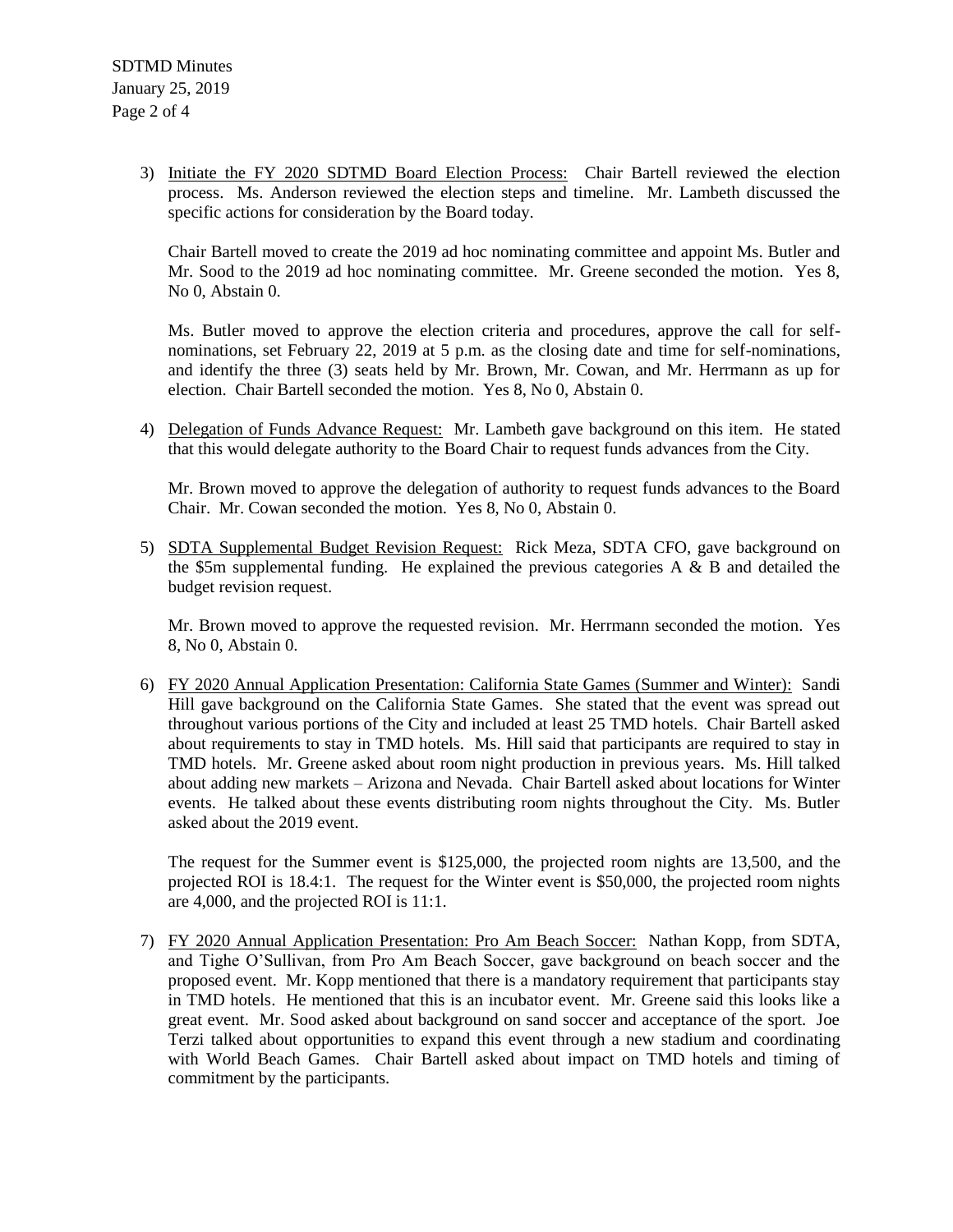The request is for \$30,000, the projected room nights are 1,600, and the projected ROI is 8.5:1.

8) FY 2020 Annual Application Presentation: Swoop Challenge ApS: Michael Lassen provided background on this proposed event. He talked about coordination with the military and the history of sky diving. He discussed the pictures and videos of San Diego that are taken as part of the event and their distribution. Mr. Greene asked about the increase in the requested amount compared to last year. Ms. Butler asked about the timing of the event. Chair Bartell asked about specific dates for the event and about ROI. Mark Testa, from Real World Economics, talked about the ROI methodology for this event.

The request is for \$100,000, the projected room nights are 1,750, and the projected ROI is 4:1.

9) FY 2020 Annual Application Presentation: San Diego Bowl Game Association/Holiday Bowl: Mark Neville and Craig Nichols presented on this event. Mr. Nichols discussed the success of previous events. Mr. Neville said the payout to teams is \$6.8m. Mr. Nichols talked about how they have worked to make this one of the best bowl games in the country. He talked about Fox Sports coverage and the hotel room night generation.

The request is for \$410,000, the projected room nights are 15,000 and the projected ROI is 5.8:1.

10) FY 2020 Annual Application Presentation: Wonderlust Events, LLC: Mr. Cowan recused himself from this item and left the room.

Ernie Hahn, Paul Thornton, and Brad Raulston presented on this item. Mr. Hahn described the festival and how it compares to other music festivals. He described the various venues for the festival and the marketing strategies to drive out of town visitors. Mr. Herrmann asked about distribution of room nights. Mr. Brown asked about SDTA support of the event. Chair Bartell asked about Board contribution and the split between local and out of town attendance. Mr. Hahn said in the initial years, they expect 50/50 local to out of town. Ms. Turowski asked about stays in short term rentals. Mr. Greene asked about room night projections. Chair Bartell asked about how the event would change without TMD funding.

The request is for \$500,000, the projected room nights are 18,000, and the projected ROI is 7.8:1.

# 11) FY 2020 Annual Application Presentation: USA Volleyball National Championships 2022: Mr. Cowan rejoined the meeting.

Mike McDowell and Nathan Kopp presented on this event. Mr. McDowell said this event is in 2022 but that the BID cycle for this event closes in June 2019. He said at the present time, no events are booked in the convention center at the proposed time of this event. He said the event was mandatory stay to play. Chair Bartell asked about participants' requirement to stay in TMD hotels. Mr. Cowan asked about stays in TMD hotels. Mr. McDowell stated that he has distributed hotel stay information from a similar event in another city.

The request is for \$113,040, the projected room nights are 7,000, and the projected ROI is 16:1.

12) FY 2020 Annual Application Presentation: Spartan Race, Inc.: Cherie Bortnick presented on the Spartan Race, an obstacle course race. She said their races are in 42 countries and that they are